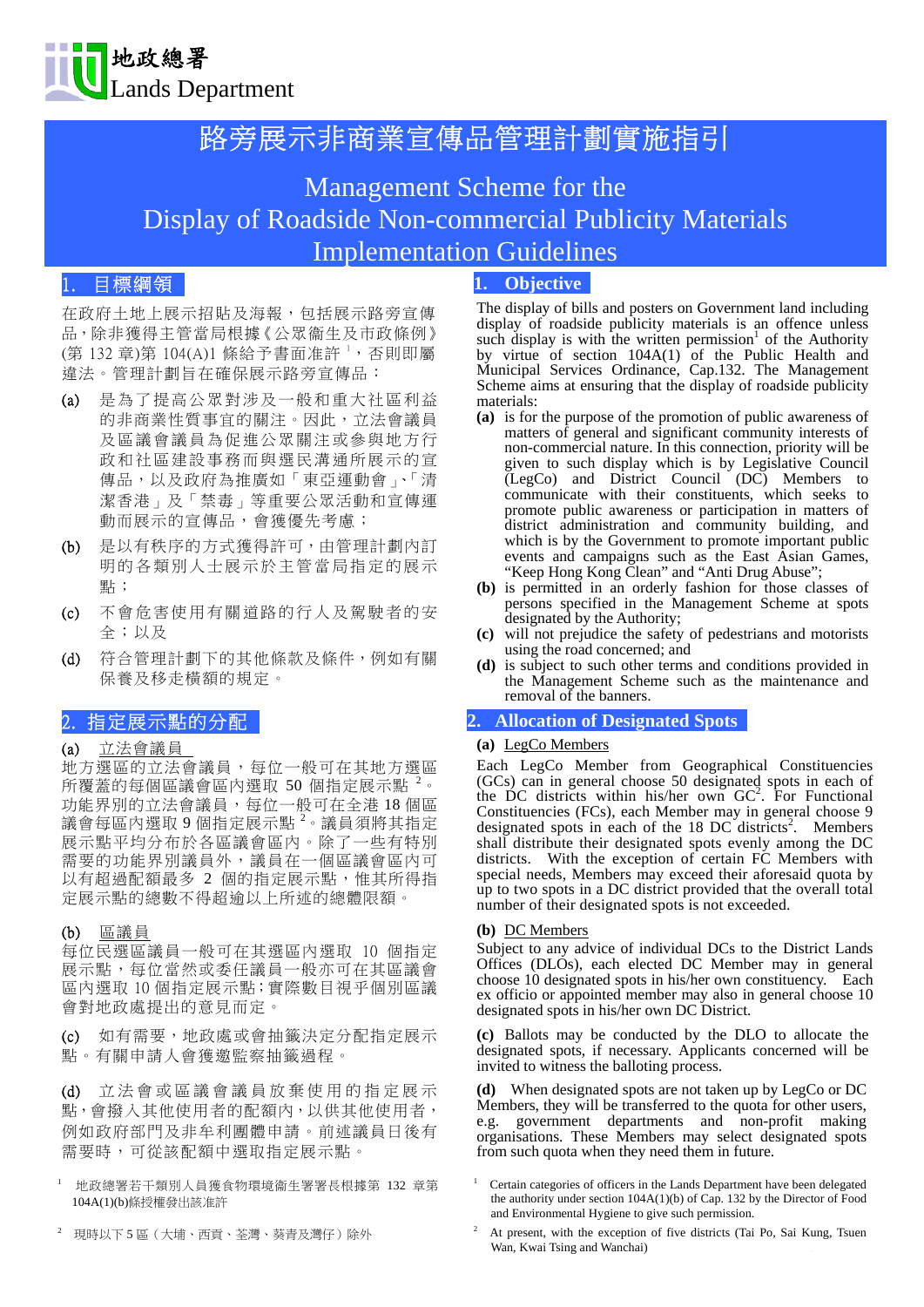2

- (e) 其他使用者
- (i) 每個區議會區內至少有 30 個指定展示點,可 供有關區議會及其轄下委員會申請。
- (ii) 每個區議會區內至少有 50 個指定展示點,可 供政府部門(包括民政事務處)申請。
- (iii) 每個區議會區內至少有 100 個指定展示點,可 供非牟利組織申請來展示以該區居民為對象 的宣傳品 3。非牟利組織包括由政府資助或根 據《稅務條例》(第 112 章)第 88 條獲豁免繳稅 的非政府組織及慈善團體、根據《社團條例》 (第 151 章)登記的組織、根據《職工會條例》(第 332 章)及《職工會登記規例》(第 332A 章)登記 的職工會及其他合法註冊的團體。獲批准的申 請團體每次最多可獲分配 5 個指定展示點。

(f) 配予各類別使用者的實際配額,可視乎指定展 示點的整體供求而調整。

(g) 指定展示點一經分配後,使用者不得將其轉 讓、借出或分派給其他人士或團體使用。

# 3. 使用期

給予上文第 2(a)及(b)段類別使用者的准許期限,一般 涵蓋其在有關議會的整段任期。上文第 2(e)(i)及(ii) 段類別使用者獲准許的展示期,視乎宣傳活動的性 質而定。至於上文第 2(e)(iii)段類別申請人的准許期 限,則為兩個公曆月,惟不包括最後兩天。在不影 響其他申請者的原則下,上文第 2(e)段類別使用者延 長展示期的申請可能會獲得批准。

# 4. 宣傳品尺碼

宣傳品的高度不得超逾 1 米,長度不得超逾 2.5 米。



在宣傳橫額/街板右上角的核准編號及展示期的字體不得 小於 2.5 厘米 x 2.5 厘米。

# 5. 指定展示點的位置

指定展示點只會設於路旁,但不包括快速公路、行 車天橋和行人天橋的外部。在同一位置分別面向行 人路及行車道的宣傳品,會作佔用兩個指定展示點 計算。

# 6. 禁制展示區

為交通安全起見,下列地點列為禁制展示區:

- (a) 政府建造的行人過路處,包括燈號控制過路 處、斑馬線或行人輔助線的交通上游 30 米範圍 內;
- (b) 道路中央分隔欄;以及
- 3 現時灣仔區除外

**(e)** Other users

- (i) There are at least 30 designated spots in each DC district for application by the relevant DC and its committees.
- (ii) There are at least 50 designated spots in each DC district for application by government departments (including the District Offices).
- (iii) There are at least 100 designated spots in each DC district for application by non-profit making bodies for the display of publicity materials serving the local community<sup>3</sup>. Non-profit making bodies include . Non-profit making bodies include non-governmental organisations (NGOs) and charitable bodies either subvented by government or exempted from paying tax under Section 88 of the Inland Revenue Ordinance, Cap. 112, organisations registered under the Societies Ordinance, Cap. 151, trade unions registered under the Trade Unions Ordinance, Cap. 332 and the Trade Union Registration Regulations, Cap. 332A, and other legally registered bodies. Each 332A, and other legally registered bodies. Each successful applicant will be allocated a maximum of 5 designated spots.

**(f)** The actual quota for each class of users can be adjusted depending upon the total demand and number of designated spots available.

**(g)** Once allocated, no transfer, loaning out or assignment of the designated spots by a user is allowed.

## **3. Term**

Permission given to users under paragraph 2(a) and (b) above will normally cover the tenure of their term with their Councils concerned. The period of permission for users in paragraph  $2(e)(i)$  and (ii) above will depend on the nature of events promoted. The permission under paragraph 2(e)(iii) above will cover a display period of two calendar months less the last 2 days. Applications from users in paragraph 2(e) above for extension of display periods may be granted provided that there is no prejudice to other applicants.

## **4. Size of Publicity Materials**

The size of the publicity materials shall not exceed 1 metre in height and 2.5 metres in length. An illustrative plan showing

### Figure I. Roadside Banner/Board Specifications

Each character/digit of the approval number and display period at the top right-hand corner of the banner/board must not be smaller than 2.5 cm x 2.5cm.

## **5. Location of Designated Spots**

Designated spots will be located on the roadside only excluding expressways, flyovers and the external faces of footbridges. Publicity material(s) facing both the pavement and the roadway will be counted as occupying two designated spots.

#### **6. No Banner Zones**

For road safety purposes, the following locations will be designated as no banner zones:

**(a)** within 30 metres on the traffic upstream side of government built pedestrian crossings including signal-controlled crossings, zebra crossings or cautionary crossings;

**(b)** on central divider of roads; and

3 At present, with the exception of Wanchai district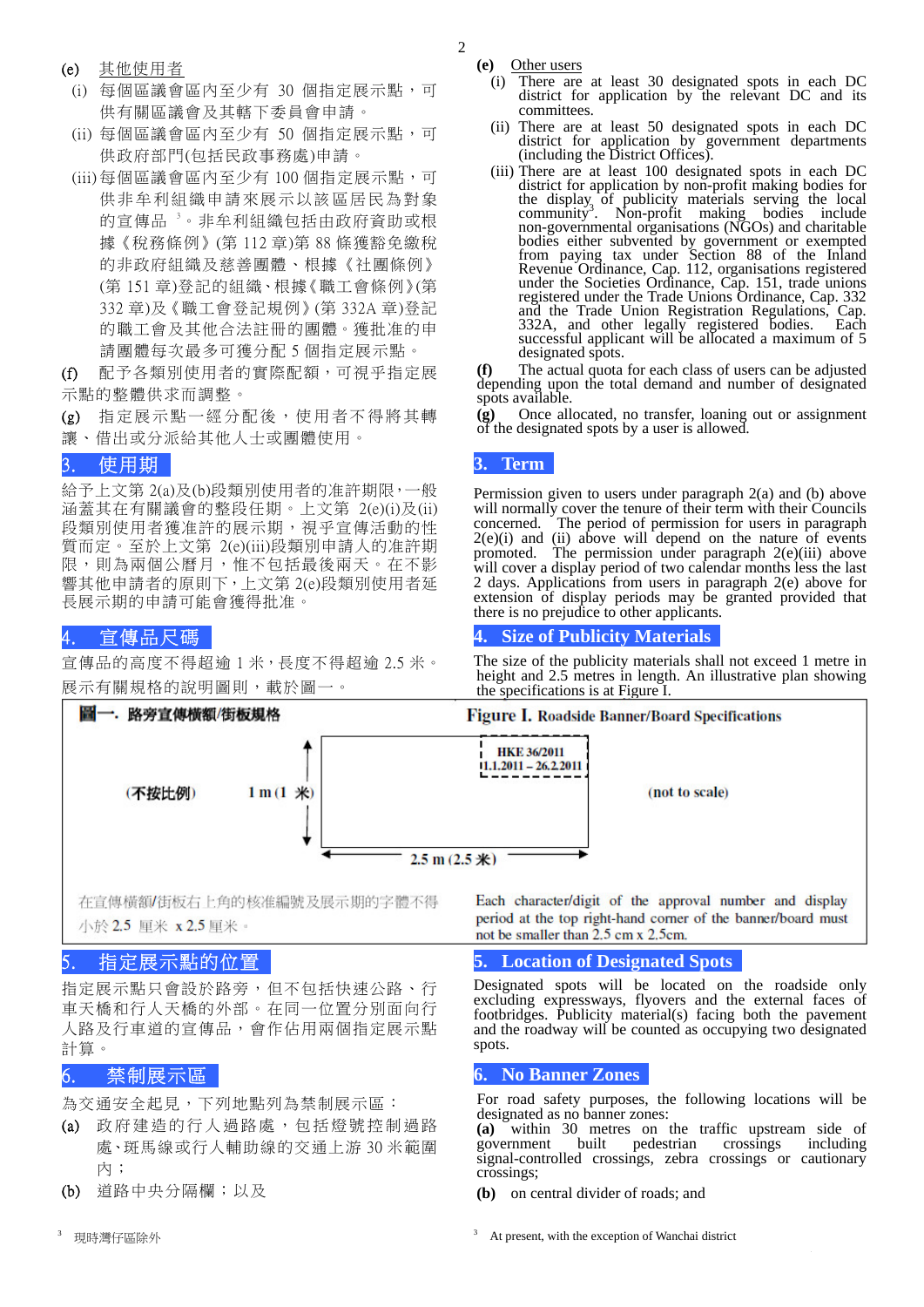(c) 位於路口交通上游 30 米範圍內的路旁。但位於 單程路之內近路口位置,如不阻擋駕駛者駛出 大路的視線,則不在此限。 禁止展示區的說明圖則,載於圖二。

**(c)** within 30 metres on the traffic upstream side of all road junctions, but location within a one-way street near junction will not be subject to this restriction if they do not obstruct the views of drivers getting on to the major road.

A plan illustrating the No Banner Zone is in Figure II.



# 7. 宣傳品內容

(a) 展示路旁宣傳品,是為了提高公眾對涉及一般 和重大社區利益的非商業性質事宜的關注。因此, 以下展示品會獲優先考慮:

- (i) 立法會議員及區議會議員為促進公眾關注或 參與地方行政和社區建設事務而與選民溝通 的展示品;以及
- (ii) 政府為推廣如「東亞運動會」、「清潔香港」 及「禁毒」等重要公眾活動和宣傳運動的展 示品;
- (b) 所載資料必須符合以下規定:
- (i) 有關資料不得宣傳任何商品、收費服務,或 任何收費的訓練課程和活動(與政府部門合 辦的服務、訓練課程和活動不在此限,但須 取得有關部門的書面確認);
- (ii) 展示品上須明確清楚地顯示獲分配展示點的 個人或團體名稱,而該個人或團體須為有關 展示品的主要受惠者;
- (iii) 非牟利公眾活動的宣傳品如印有給予贊助的 商業機構或公益金之類的非牟利組織的名稱 及標識,必須事先得到地政專員批准;贊助 機構的名稱及標識所佔的總面積,不得超過 宣傳品面積的十分之一;
- (iv) 宣傳品的內容須遵從香港特別行政區的法 律。不得展示任何淫褻或意識不良的宣傳品;
- (v) 不得展示任何商業廣告;以及

## **7. Content of Publicity Materials**

**(a)** The display of roadside publicity materials is for the purpose of the promotion of public awareness of matters of general and significant community interest of non-commercial nature. In this connection, priority will be given to such display :

- **(i)** which is by LegCo and DC Members to communicate with their constituents, which seeks to promote public awareness or participation in matters of district administration and community building; and
- **(ii)** which is by the Government to promote important public events and campaigns such as the East Asia Games, "Keep Hong Kong Clean" and "Anti-Drug Abuse'

**(b)** the information imparted must comply with the requirements below:

- **(i)** the information must not promote any commodities, services provided at a fee, fee paying training courses and activities. (However, the restriction does not apply to services, training courses and activities co-organised by government departments. For these cases, written confirmation government departments is required);
- **(ii)** there should be conspicuous and clear indication on the display itself of the individual or organisation allocated the spot. The individual or organisation must be the chief beneficiary of the display;
- **(iii)** publicity materials containing names and logos of commercial firms or non-profit making bodies such as the Community Chest sponsoring non-profit making public activities are subject to the prior approval of the District Lands Officer and the aggregate size of the names and logos of the sponsors shall not be larger than one tenth of the area of the publicity material;
- **(iv)** the contents of the publicity materials to be displayed shall be in compliance with the laws of the Hong Kong Special Administrative Region. No publicity materials of an obscene or objectionable nature shall be displayed;
- **(v)** no commercial advertisement shall be permitted ; and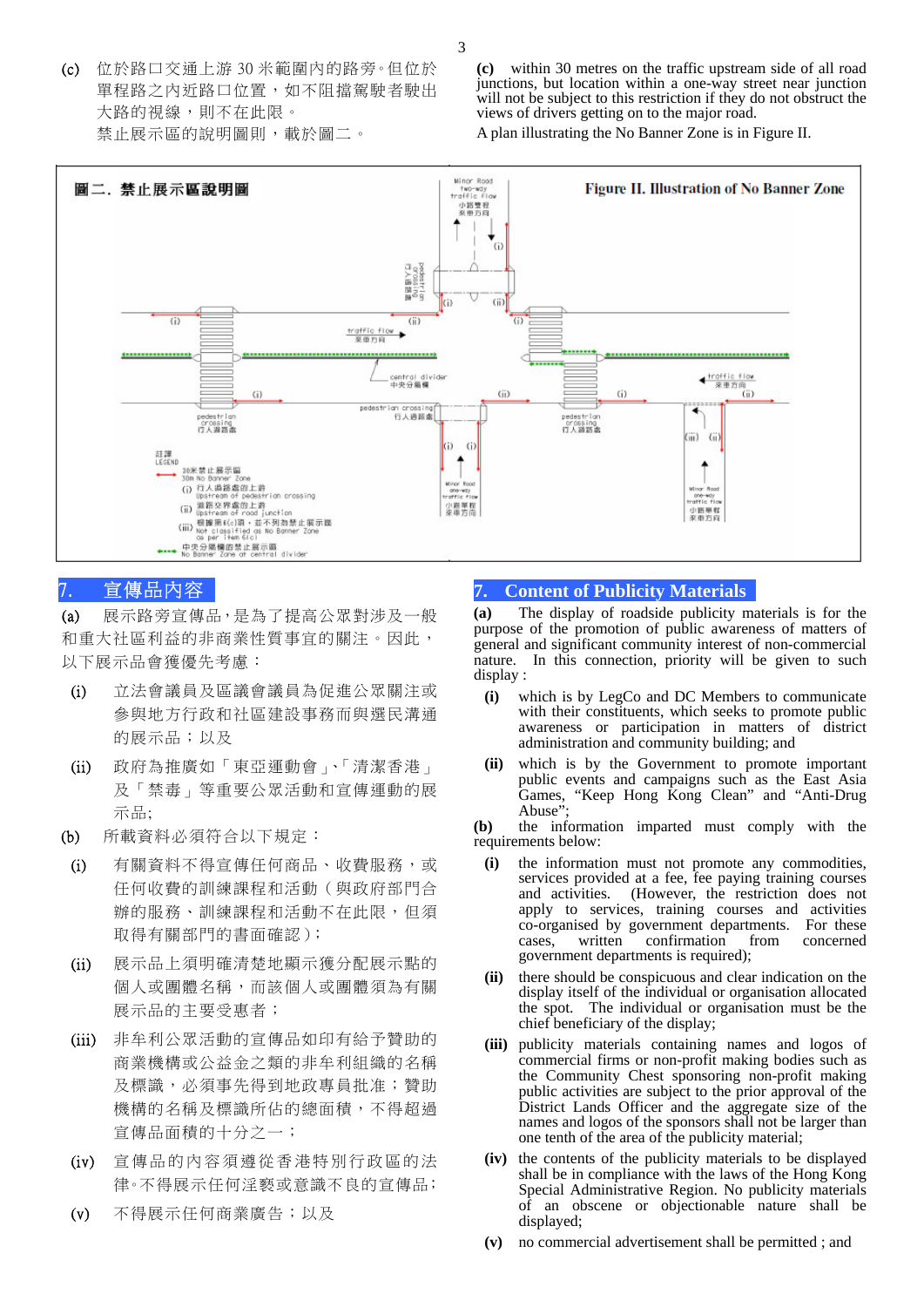- (vi) 宣傳品的內容不得用於在任何公共選舉中促 使或阻礙任何候選人當選,亦不得展示宣傳 品以作上述目的。於第 7(b)(vi)、8(d)及 8(e) 段的「公共選舉」是指行政長官、選舉委員 會界別分組、立法會、區議會的選舉(包括換 屆選舉、一般選舉及補選),以及《村代表選 舉條例》(第 576 章)不時界定的選舉(包括一 般選舉及補選)。
- (c) 獲得發給准許,並不表示宣傳品的內容得到香 港特別行政區政府或其人員的任何同意或許 可。

## 8. 申請的處理

- (a) 申請人須在預定展示期之前最少一個月,把填 妥的申請表送達有關地政處。如申請表並未填 妥,或遞交申請的時間不足一個月,地政處均 不能保證可在預定展示日期前批核有關申請。 不過,如情況特殊,具備理據的緊急申請亦會 獲得處理。地政專員可就發出的准許附加適當 的條款及條件。
- (b) 供非政府機構及慈善團體申請的指定展示點, 會以 5 個散布於區內各處的指定展示點為一組 分配,以供這類別的申請者使用。
- (c) 申請人一律會獲書面通知申請結果,有關申請 無須繳付任何費用。
- (d) 在不牴觸下文第 8(e)段的條文下,由公共選舉 的選舉期 <sup>4</sup> 開始前兩星期至選舉期結束後兩星 期為止,主管當局可因應需要,就所有或部分 指定展示點,暫時停止辦理有關申請及/或撤銷 或暫時停止已發出的准許。
- (e) 如有關的公共選舉為行政長官補選、選舉委員 會界別分組補選、立法會補選、區議會選區補 選或《村代表選舉條例》(第 576 章)下的不時 界定的選舉(包括一般選舉及補選),只要符合 以下條件,已向現任立法會或區議會議員發出 的准許一般不會因上文第 8(d)段而被撤銷或暫 時停止,即:有關議員並非該次選舉的候選人, 而且該議員仍繼續遵守載於本準則的條款和條 件,包括第 7(b)(vi) 段。
- **(vi)** the contents of the publicity materials to be displayed shall not promote or prejudice the election of any candidate in any public election, nor shall publicity materials be displayed for such purposes. "Public election" in paragraphs  $7(b)(vi)$ ,  $8(d)$  and  $8(e)$  means an election (including general election, ordinary election and by-election) of the Chief Executive, the Election Committee Subsector(s), the Legislative Council, the District Council(s) and an election (including ordinary election and by-election) as defined from time to time under the Village Representative Election Ordinance (Cap. 576).
- **(c)** The grant of a permission does not imply any endorsement or approval of the contents of the publicity materials by the Government of the Hong Kong Special Administrative Region or its officers.

#### **8. Processing of Applications**

- **(a)** Duly completed applications shall be submitted to the relevant DLO no later than one month before the applicant's intended display period. The DLO cannot guarantee approval of the application by its intended display date if the application is incomplete or is submitted less than one month beforehand. However, urgent applications with justifications under special circumstances will also be processed. A District Lands Officer may grant a permission subject to terms and/or conditions as appropriate.
- **(b)** Designated spots for applications by NGOs and charitable bodies will be divided into groups. Each group consists of 5 different designated spots, located in various parts of the district to cater for the needs of such applications.
- **(c)** All applicants will be notified of the results in writing. No fees will be charged for applications.
- **(d)** Subject to paragraph 8(e) below, starting from two weeks before the beginning of the election period $4$  to two weeks after the end of the election period of a public election, the Authority may, depending on the needs, temporarily suspend the processing of applications and/or revoke or temporarily suspend the permissions already given, in respect of all or some designated spots.
- **(e)** Permissions already given to an incumbent member of the Legislative Council or District Council will not normally be revoked or temporarily suspended under paragraph 8(d) where the public election concerned is a by-election of the Chief Executive, the Election Committee subsector(s), Legislative Council or District Council, or an election (including ordinary election and by-election) as defined from time to time under the Village Representative Election Ordinance (Cap. 576), provided that the relevant Member is not a candidate in the said election, and provided that he/she continues to comply with the terms and conditions set out in these Guidelines, including paragraph 7(b)(vi).
- 4 根據相關選舉規例的定義,就行政長官選舉、選舉委員 會界別分組選舉、立法會選舉、區議會選舉,以及《村 代表選舉條例》(第 576章)中的選舉而言, "選舉期" 始於提名期首日;並於投票結束當日或分別根據《行政 長官選舉條例》(第 569 章)第 22 條、根據《選舉管理委 員會(選舉程序)(選舉委員會)規例》(第 541I 章)第 19 或 22 條、根據《立法會條例》(第 542 章)第 42C 或 46 條 或《選舉管理委員會(選舉程序)(立法會)規例》(第 541D 章)第 22C 條、根據《區議會條例》(第 547 章)第 39 條、 或根據《村代表選舉條例》(第 576 章)第 29 條或《選舉 程序(村代表選舉)規例》(第 541L 章)第 19 條作出宣布 當日結束。

<sup>4</sup> According to the respective electoral regulation, "election period" is defined as the period beginning on the first day of the nomination period and ending on the day on which the polling ends, or on the day on which a declaration is made under section 22 of the Chief Executive Election Ordinance (Cap. 569), under section 19 or 22 of the Electoral Affairs Commission (Electoral Procedure) (Election Committee) Regulation (Cap. 541I), under section 42C or 46 of the Legislative Council Ordinance (Cap. 542) or section 22C of the Electoral Affairs Commission (Electoral Procedure) (Legislative Council) Regulation (Cap. 541D), under section 39 of the District Councils Ordinance (Cap. 547), or under section 29 of the Village Representative Election Ordinance (Cap. 576) or section 19 of the Electoral Procedure (Village Representative Election) Regulation (Cap. 541L) in respect of the elections of the Chief Executive, the Election Committee Subsector(s), the Legislative Council, the District Council(s) and elections under the Village Representative Election Ordinance (Cap. 576) respectively.